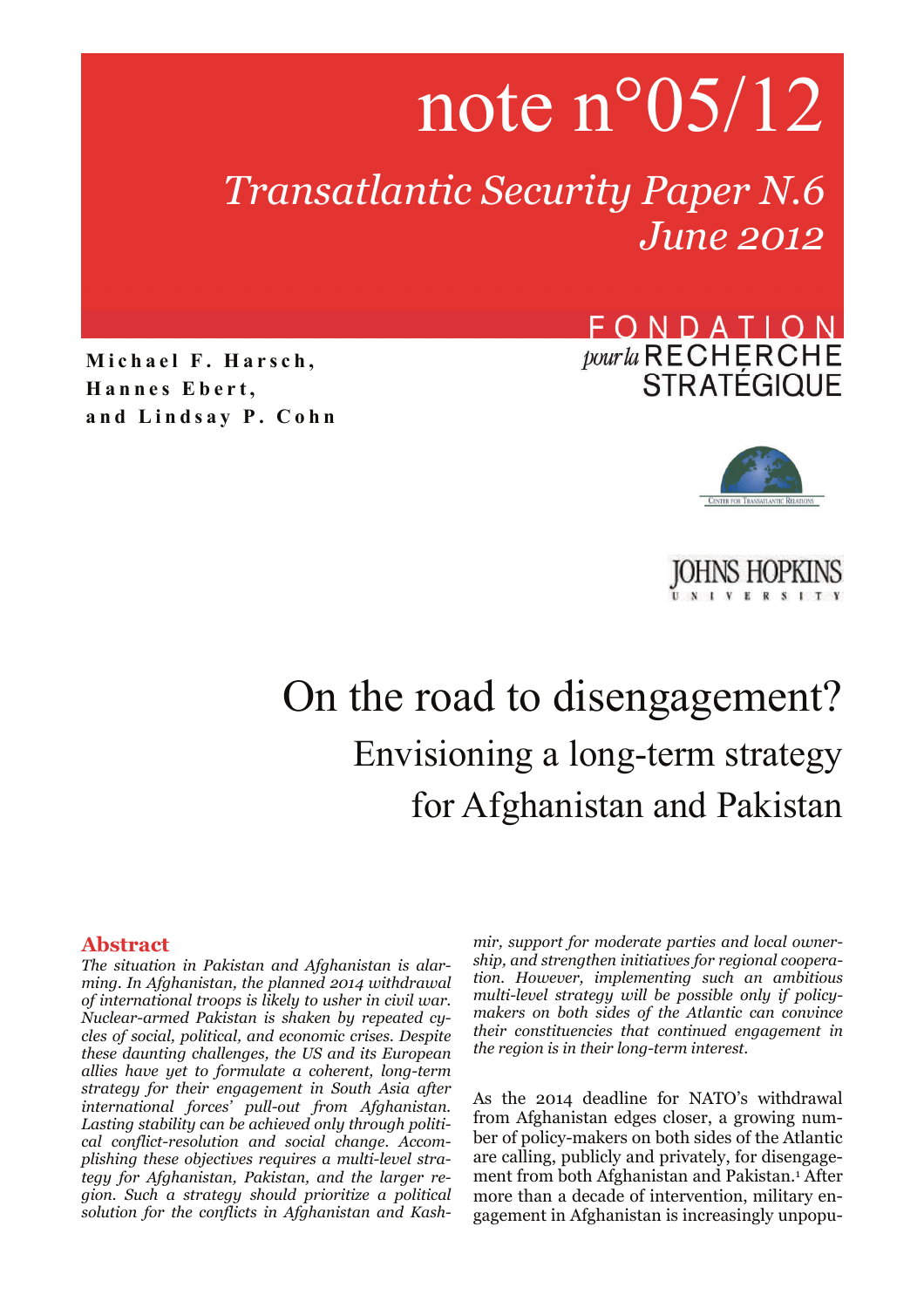lar at home and amongst Afghans. Human and financial costs are stark, yet security, effective governance, and sustainable economic development remain elusive. Many in Washington also claim that Pakistan is not a trustworthy partner anymore. They have begun to advocate containment of Islamabad rather than engagement.<sup>2</sup> The stability of this region remains crucial for Europe and North America, however, in terms of the international narcotics trade, terrorism, and nuclear confrontation and proliferation.

Disengagement from Afghanistan and Pakistan is tempting, but it is a dangerously short-sighted answer to the tremendous challenges that these complex neighboring countries pose. Without a political settlement of the conflict between the government and insurgent leaders, Afghanistan faces the possibility of a protracted civil war. As history has shown in Afghanistan, another period of conflict over local and national authority would likely make its terrain a fertile breeding ground for extremism and illicit trade alike. From a normative political perspective, the viability of Afghanistan's and Pakistan's representative political systems will serve an important signaling function for democratic aspirations in the region and in Muslim-majority countries worldwide.

What is needed is a revised transatlantic strategy rather than a premature disengagement. As NATO troops begin to leave Afghanistan and the responsibility for internal and external security is given over to the Afghan government, it is more important than ever to formulate a longterm strategy for Afghanistan and Pakistan. The recent NATO summit in Chicago produced a great deal of consensus that the combat mission is complete and the NATO partners can now hand over responsibility to the Afghan forces. Yet policy-makers have struggled to implement a common long-term approach. The Chicago Summit Declaration states clearly that the task of NATO partner states and the international community is not finished, but it does not specify any actions beyond the continued financial and logistical support of the Afghan security forces. NATO leaders must adopt a coherent, long-term, and multi-level strategy for Afghanistan, Pakistan and the greater region. This strategy must translate Western values into concepts that are locally accepted, encourage incremental societal change and promote regional cooperation.

To this end, a new transatlantic bargain must be struck between the US and its European NATO allies. The US and Europe should, to use the term coined by Joseph Nye project "smart power" by leveraging their hard and soft power within a joint strategy. The European countries will have to define their own interests in the region and increase their civilian engagement, while the US will have to include the European allies in decision-making and refrain from military actions that alienate local populations. Improving transatlantic synergy is particularly important now, at a time when most NATO countries face severe budgetary crises.

The need to strike a new transatlantic bargain does not imply that the US and EU must be joined at the hip when implementing security policy in South Asia. However, closer cooperation has the potential to reduce ineffective use of resources and to increase delivery capacity. Facing the possibility of an Afghan civil war and an escalation of the lingering conflict between the nuclear powers Pakistan and India, it is high time to get serious about transatlantic cooperation in this crucial region.

#### **Flaws of Existing Strategies**

The formulation of a transatlantic strategy for Afghanistan and Pakistan faces one key challenge: on the one hand, it must stabilize both states, such that they cease to pose a threat to global and regional security; on the other hand, a transatlantic strategy should fulfill the normative requirements of Western political thought. These two goals have tended to lead to contradictory, sometimes hypocritical Western policies in the past. Yet stability and political reform must be combined into a coherent strategy in order to address security concerns abroad and remain acceptable at home.

Since the beginning of the war in Afghanistan in 2001, the NATO allies – under the leadership of the USA – have revised their strategy several times. Most recently, in 2009, the Obama administration adopted a more comprehensive approach to the conflict in Afghanistan. President Obama preferred a mix of negotiation with moderate groups within the insurgency, offensive military action against groups who were not willing to enter into talks, and efforts at winning the "hearts and minds" of the Afghan population. In pursuit of these goals, the USA and other allies increased their military and civil engagement in Afghanistan and continued their attempts to cooperate with Pakistan on cross-border issues. At the same time, they announced the plan to withdraw the lion's share of international troops by 2014. Through an intensified effort to train Afghan security forces, the NATO forces hope to achieve a complete transfer of responsibility for security to local forces by the end of that year.

Yet, Obama's "Af-Pak" strategy has suffered from three major weaknesses. First, the strategy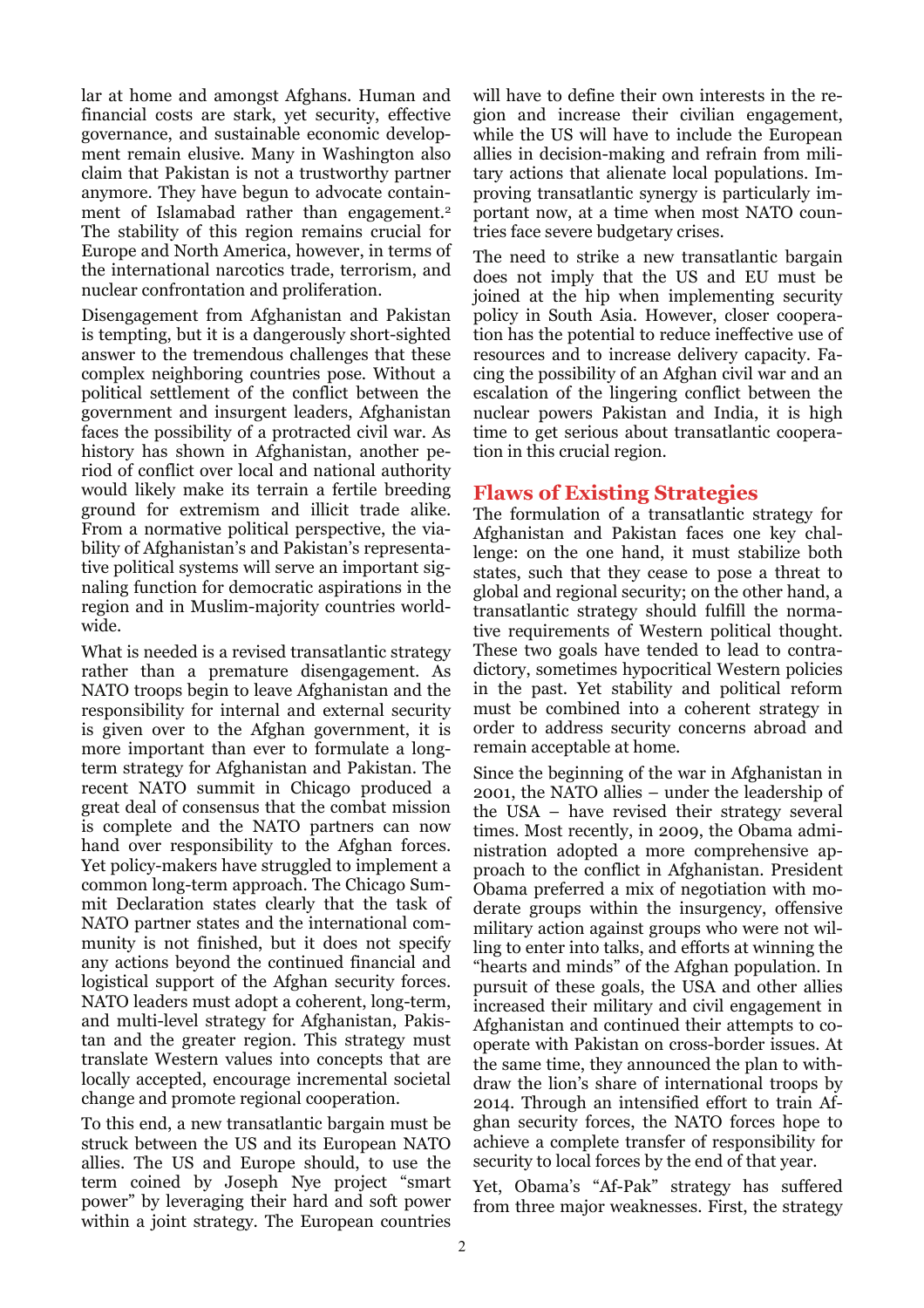has neglected the regional dimension of the conflict in Afghanistan. Pakistan, Iran, China, the former Soviet Republics in the North, and Russia all hold significant influence over the situation in Afghanistan and need to be included in attempts at conflict resolution. The broadening of the transatlantic Afghanistan strategy and the creation of new for a such as the International Contact Group on Afghanistan and Pakistan and the Istanbul Process are steps in the right direction. However, many American and European policymakers have underestimated in particular Pakistan's importance for reaching sustainable peace in Afghanistan. Since Osama bin Laden was found in Pakistan in 2011, the dominant feeling in Washington is that Pakistan is not a trustworthy partner. The US government's attempts to act in Afghanistan without – or even sometimes in direct opposition to – Islamabad have been counterproductive. Mutual distrust and lack of communication led to the deadly NATO air attack against a Pakistani border post in November 2011, in which 24 Pakistani soldiers were killed. In reaction, Pakistan refused to attend the highly anticipated December 2011 Afghanistan conference in Bonn and closed the NATO supply routes to Afghanistan. In short, the transatlantic partners need to reassess their attempts at including Pakistan and other crucial regional powers in conflict resolution efforts in Afghanistan.

Second, NATO's engagement has concentrated too heavily on military solutions to insurgency and extremism in Afghanistan and Pakistan. In particular, the US has relied on problematic military tactics such as night raids in Afghanistan and the increased use of drone strikes in Pakistan. The heavy-handed military tactics have led to an increasing animosity towards the US and NATO among the people of the region, producing new volunteers for the struggles against the Afghan and Pakistani governments. The transatlantic allies have failed to define a political and economic development perspective for each state and the region as a whole. Recent development initiatives such as plans to turn Afghanistan into the trade hub of a modern "Silk Road" resemble a romantic ideal rather than a practical suggestion.

Finally, Germany and other major European powers have been fairly passive in the international debate over strategy, preferring instead to react to US policies.3 For example, in 2010 the European allies followed President Obama's new strategy without significant critical discussion and agreed to increase their military engagement while announcing a pull-out date. The lack of serious debate is surprising when one considers the strategy's risks: while yielding only the vague

possibility of lasting effects, the troop surge led to more violent conflicts with the insurgents and significantly increased the number of Afghan and Western casualties. In addition, the announcement of a pull-out date for the NATO troops creates few incentives for insurgent groups to look for a political compromise, as their bargaining position is likely to improve in the future. The European governments ought to define their own priorities in the region in order to re-enter in an open dialogue with Washington over strategic questions.

#### **Political Dilemmas of an Afghanistan-Pakistan Policy**

Western policy faces difficult political dilemmas in Afghanistan and Pakistan. Two dilemmas are likely to dominate the post-2014 period. First, how can liberal values and human rights be promoted such that strongly conservative societies embrace them? Second, how can a sustained financial engagement be justified in times of austerity?

With regard to the first dilemma, advocacy for human rights appears to be directly opposed to both the Realpolitik mantra of stability and to powerful social norms. In Afghanistan, the military intervention may have produced a constitution that enshrines human rights, but these rights exist largely only on paper. In Pakistan, conflicts over the country's blasphemy law give some indication of how dramatic the human rights situation is. This law punishes any desecration of the name of the Prophet Mohammed with death and is often used to prosecute members of religious minorities such as Christians. In early 2011, two of the most prominent critics of this law – the governor of Punjab, Salman Taseer, and the Minister for Minorities, Shahbaz Bhatti – were assassinated. Both had advocated leniency for a Christian woman who had been sentenced to death under the law and both had urged reform of the law.4 By doing so, however, they drew the ire of religious extremists from various sections of Pakistani society. The murders of Taseer and Bhatti illustrate the magnitude of the human rights challenge in Pakistan.

Classical Western politics relying primarily on dialogue with political elites seems unlikely to deliver results in Pakistan and Afghanistan. Conservative elites are particularly averse to measures regarding the rights of women and religious minorities, and those supporting such measures are often not socially organized. All experience since 2001 indicates that the West needs to re-think its policies to promote human rights and social change the region.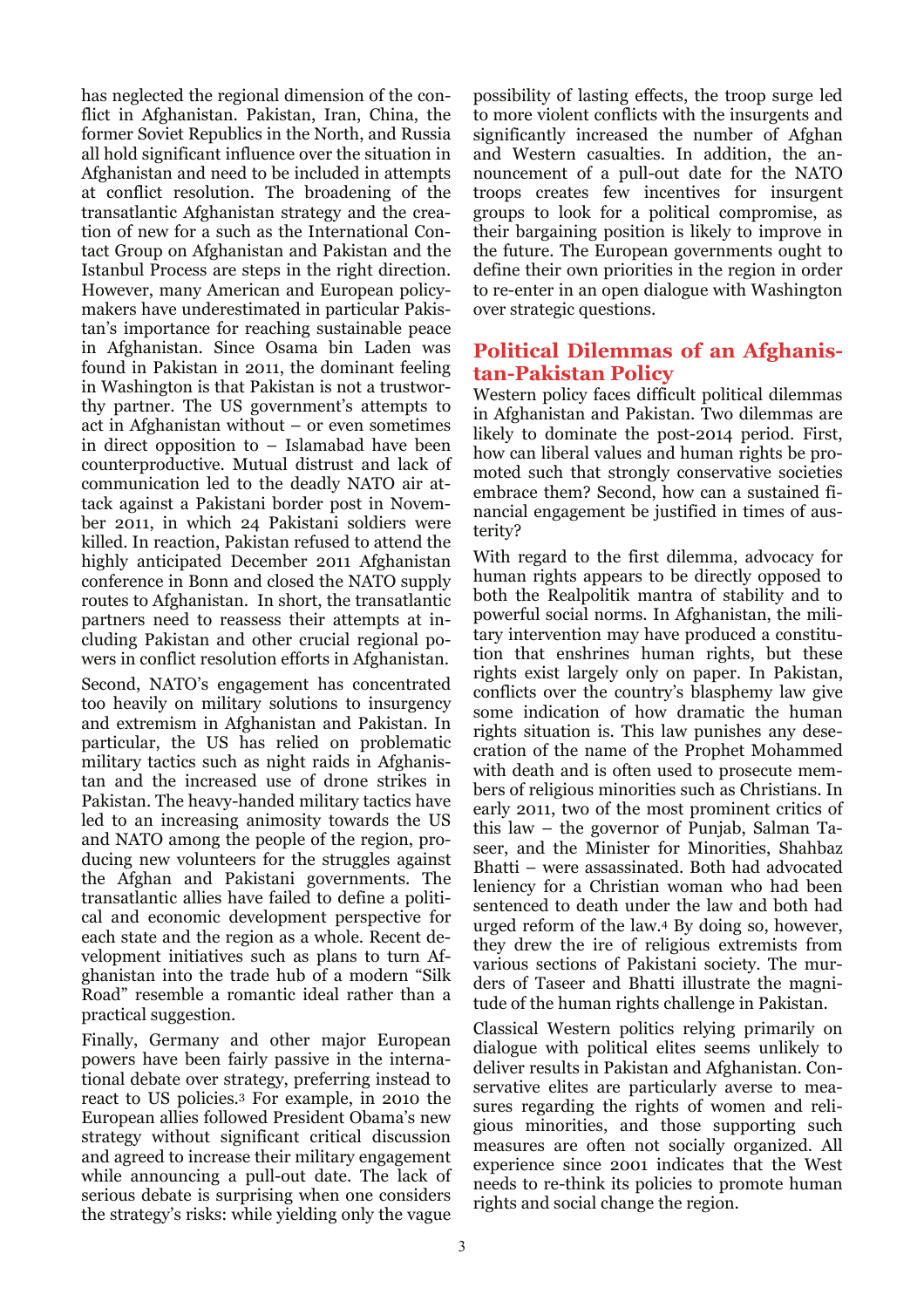The second major dilemma will be to justify further financial engagement in Afghanistan and Pakistan while states on both sides of the North Atlantic find themselves in deep debt crises. Every foreign policy strategy must deal with the constraints of domestic politics and financial resources. Yet this dilemma is particularly acute with respect to states such as Pakistan and Afghanistan, where corruption is widespread and it is hard to establish whether development aid is ending up in illicit channels. Thus, a transatlantic policy for Afghanistan and Pakistan faces the daunting task of having to reconcile liberal values and realpolitik, and addressing widespread public skepticism towards engagement.

#### **Key Elements of a Comprehensive Strategy for Afghanistan, Pakistan, and the Region**

Every foreign policy strategy must formulate goals and describe means to achieve them. For Afghanistan and Pakistan, what is necessary is a comprehensive two-level strategy that lays the foundation for long-term cooperation with both countries and development in the region. For the local/national level, the strategy must outline how political goals can be translated into local traditional norms and processes. For the region, the strategy should suggest a political process that involves all neighboring states and induces regional powers to exercise more responsibility for the region.

A comprehensive strategy must coordinate political and military measures with projects for development and effective governance and administration. Closer civil-military coordination does not mean that development personnel in Afghanistan should work directly with military personnel. Collaboration in the field blurs the line between civilian and military actors and puts at risk aid agencies' relationships with local communities.5 That being said, it would be appropriate to coordinate civil and military approaches better through dialogue and, where possible, joint planning.

In order to make the transatlantic efforts in Afghanistan and Pakistan more effective and efficient, the NATO allies should develop a common post-2014 strategy for South Asia and present united positions to the Afghan and Pakistani governments. Yet this will require the willingness on both sides of the Atlantic to make difficult compromises to overcome the diverging interests of the various NATO allies.

The following sections will outline a comprehensive strategy for Afghanistan, Pakistan, and the region. Each section begins with an overview of

current challenges and discusses Western shortterm and longer-term goals. Based on this analysis, the authors suggest appropriate means to attain transatlantic goals in Afghanistan, Pakistan and the region as a whole.

#### **Afghanistan on the Edge: Encouraging Political Solutions and Self-Reliance**

The operation in Afghanistan has been one of the most ambitious state-building endeavors in modern history. Yet after more than a decade of international engagement, security, effective governance, and sustainable economic development remain elusive. The armed conflict between the Afghan government and the international troops on one side and a growing insurgency on the other increasingly threatens to reverse the precarious progress that has been made in areas such as education, health and infrastructure. Conservative estimates from the UN mission in Afghanistan indicate that almost 12,000 civilians have died between 2007 and 2011.6

The NATO countries have invested vast resources in their counterinsurgency campaign, but the insurgents' momentum has not been effectively slowed. According to data provided by the independent Afghanistan NGO Safety Office, insurgent attacks have constantly increased since 2006 and reached the record number of almost 14,000 attacks in 2011.7 Preliminary numbers indicate a downturn in the number of armed clashes in 2012 but the level of violence in the country remains high. By May 2012, more than 3,000 international coalition soldiers had lost their lives in Afghanistan.

At the same time, support for the international military presence has been waning. Although the vast majority of civilian deaths are attributable to insurgent activity, the tolerance of the Afghan government and population for civilian deaths caused by foreign troops has worn thin. Incidents such as the February 2012 Koran burning at Bagram Airbase and the March 2012 massacre of 16 civilians by a US soldier in Kandahar province continue to erode the support for the international troops.

It is important to recognize that the main challenge for Afghanistan's future is not the military strength of the insurgents but the weakness of the country's political system and its nascent institutions. Western powers, in particular the US, intervened at critical junctures of the political process and have promoted a highly centralized and personalized political system centered around President Karzaï. On the one hand, this system lacks checks and balances to hold the government accountable for its actions. The go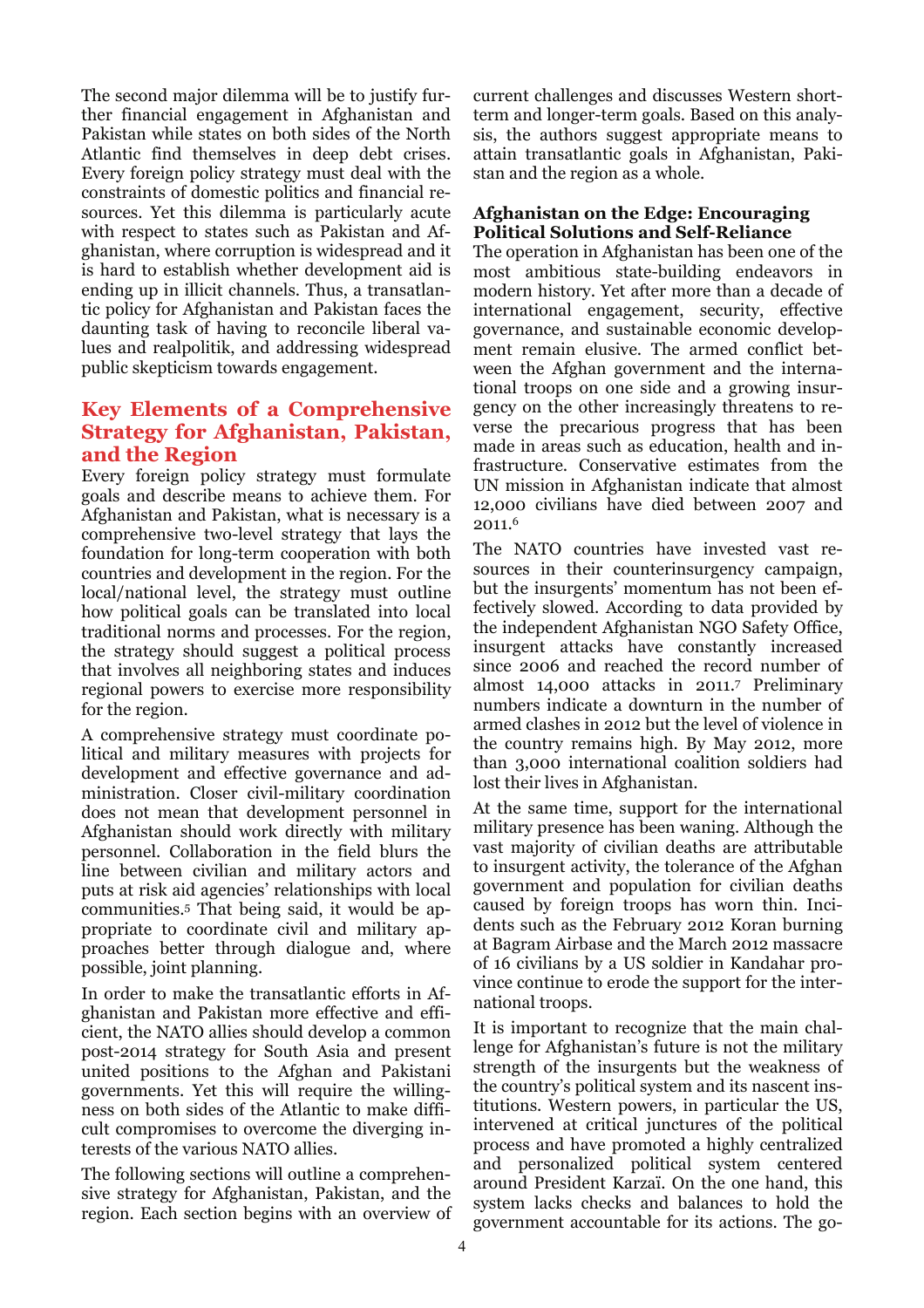vernment's legitimacy suffers from corruption, nepotism, and an inability to offer protection from injustice. On the other hand, the political system has failed to include important political groups and prevented the development of political alternatives to Karzaï.

The main driving force behind the violent conflict now lies in the struggle of various political and ethnic groups to gain access to power and resources.8 The Karzaï government's unpopularity allows the insurgents, as Mao put it, to swim like fish in the water.9 Without a fundamental change of course, Afghanistan's post-2014 prospects are bleak: The country risks collapse into various zones of influence and protracted fighting for supremacy between armed factions.

The dramatic situation requires the NATO allies to revisit their ostensible ends and means in Afghanistan. At the 2011 Afghanistan conference in Bonn, the international community promised the Afghan government comprehensive political and financial support for a "Decade of Transformation" from 2015-2024.10 At the 2012 summit in Chicago, NATO members promised again "strong and long-term political and practical support" to Afghanistan and announced plans for a post-2014 training and advisory mission in the country.11 Still lacking, however, is a strategic concept that goes beyond vague declarations of intention and addresses the structural weaknesses of the Afghan state. Western governments routinely insist that they cannot influence internal decisions of the Afghan government, in particular with regard to the post-2014 phase. Given the massive dependency of the Karzaï regime on external military and financial support, however, such assertions are neither credible nor helpful. The Western reluctance to demand substantial political reforms seems more likely to be rooted in concerns about Afghanistan's stability. Stability is currently fatally linked to maintaining the existing political system. Yet the Arab Spring has shown how deceitful the stability of personalized forms of government can be.

What can and should be the goals of transatlantic engagement in Afghanistan? We argue that it is both in America's and the European states' interest to ensure that the country becomes a reliable partner for regional stability, human rights, and the fight against terrorism, rather than a battlefield for national and regional rivalries. In the short term, the main goal must be to create a political order that can survive the withdrawal of foreign troops by reaching a political settlement with the insurgents. In the mid-tolonger-term, the international community must help the Afghan society to build the prerequisites for a durable peace, broad political participation

and economic development. In order to promote these ambitious goals, it is necessary to rearrange the foreign policy tool chest of the Western states.

The first priority should be immediate measures to guarantee the viability of the Afghan state. These include training and capacity-building measures in the security sector as the country faces a civil war that threatens all existing political structures in Afghanistan. NATO efforts must focus on producing a financially sustainable number of well-trained, ethnically balanced security forces. Training efforts also have to be combined with significant capacity-building in the justice sector and the search for a political settlement. The insurgents cannot be militarily defeated; at most they can be kept limited in their reach.12 Unless an inclusive political settlement to the conflicts in Afghanistan can be found, the Afghan National Security Forces are likely fracture along ethnic lines after 2014.13

Afghan and international efforts to reach a political settlement with the Taliban have long remained lukewarm and patchy.14 The negotiations between the Afghan government and the Taliban hit a crisis point following the September 2011 murder of Burhanuddin Rabbani, the former leader of the Northern Alliance and head of the High Peace Council. Hectic attempts are now being made to ensure a last-ditch agreement before the self-imposed 2014 deadline.

The US and its European allies must ensure that the search for a political settlement in Afghanistan becomes more inclusive and structured. Specifically, the UN should organize a broad-based negotiation process and function as an honest broker. In contrast to the Geneva accords of 1988 and the Bonn agreement of 2001, all important stakeholders and political groups must be included in the process to make the accord viable. Insurgent groups should be offered credible opportunities for integration into the political process. Negotiations should explore the possibility of forming a government of national unity which prepares new presidential elections.

To support a sustainable solution to the conflict, longer-term efforts should concentrate on three core areas:15 First, the transatlantic partners should encourage a gradual reform of the political system. More political and financial authority should be transferred from Kabul to the Afghan provinces. This would provide provincial governors with the means to initiate development projects without entering each time in a cumbersome process of obtaining approval from the central bureaucracy. At the same time, provincial councils need to be given the authority to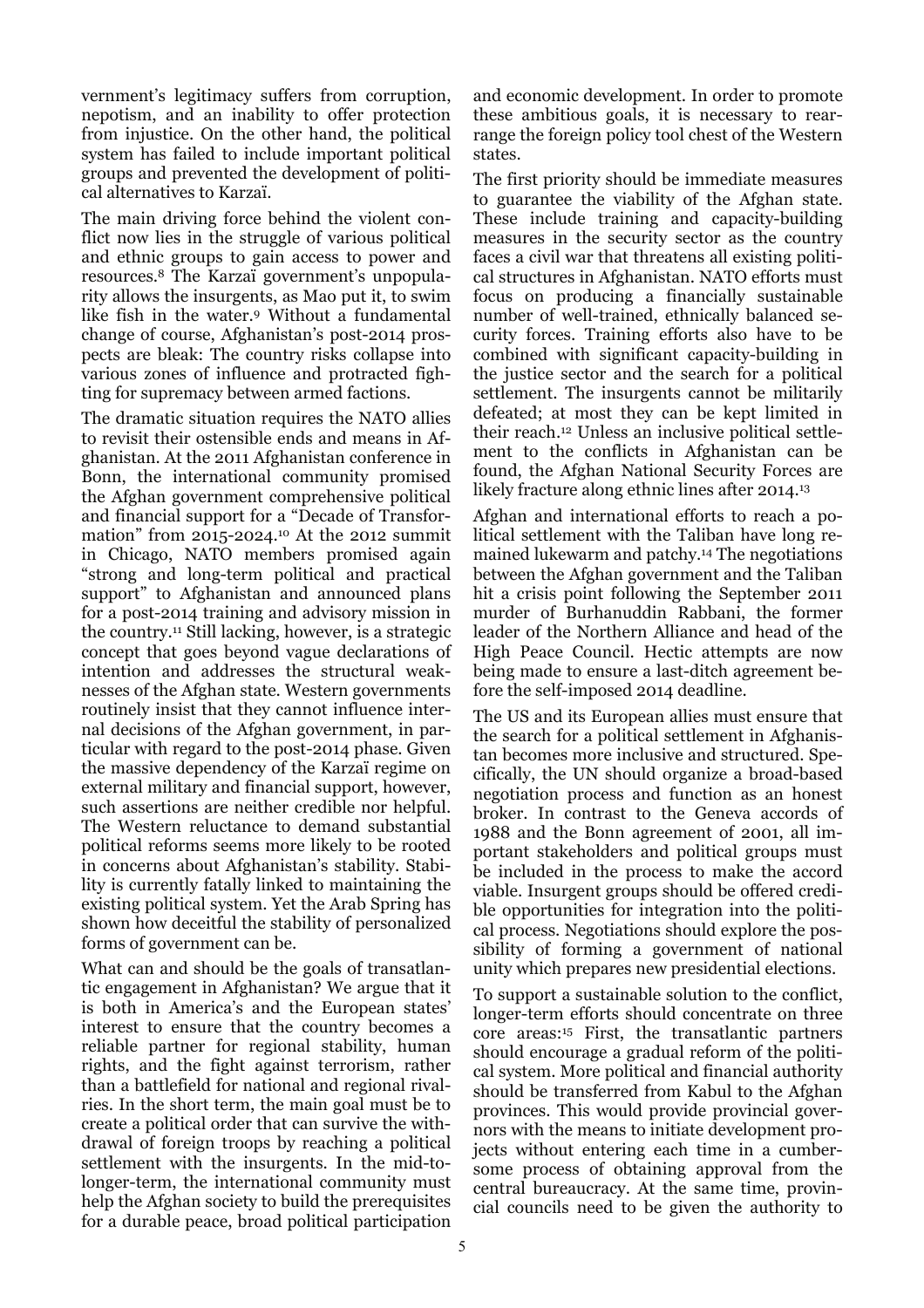exercise scrutiny in order to make local administrations more accountable for their actions. These structural reforms could improve the speed and quality of services and increase local acceptance of the government.

Second, support for traditional forms of governance while keeping in mind the dangers posed by empowering such institutions. Support for participatory governance institutions such as Shuras and Jirgas should be cautiously encouraged and expanded in areas where the Afghan state is largely absent. While these institutions bear the risk of making arbitrary and socially repressive rulings, they also have the potential to close a crucial gap in the provision of justice that the Afghan authorities are currently unable to fill. In contrast, support for local security mechanisms poses greater risks: on the one hand, they may produce desperately needed public safety; on the other, many local militias are involved in criminal activities such that empowering them can lead to more insecurity than security.16 Thus, when considering support for a given local security provider it is crucial to determine whether the group is accepted by the local population and whether its empowerment may have destabilizing effects on regional and/or national power structures. Based on this assessment, local security groups should either be supported or progressively disarmed.

Finally, it is important to promote the development of rural areas in Afghanistan, where three quarters of the population live. One key focus should be the improvement of rural livelihoods through better agricultural infrastructure such as irrigation systems, roads, and access to electricity. Development projects must also increase the financial security of farmers via microcredits and micro-insurances and the rural population's access to education. A more profitable and secure agricultural sector will create viable licit job opportunities for young Afghans. Rural development is likely to reduce both many farmers' dependence on opium and the number of volunteers who join the insurgency due to a lack of economic opportunity.17

In the past decade, there have been multiple international initiatives to reform the Afghan state and billions of aid dollars have been pumped into the country. Yet the failures of the past suggest that these initiatives need to be more context-sensitive, internationally coordinated, and implemented under Afghan leadership to produce viable results.

#### **Rediscovering Pakistan: More Engagement with New Partners**

Military withdrawal from Afghanistan will allow

both Europe and the USA to concentrate their efforts on the most daunting security problem in South Asia: Pakistan's instability. Given Pakistan's size – six times the population of Afghanistan and second largest Islamic country in the world –, its strategic position between Iran, Afghanistan, and India, its nuclear arsenal, and its large diaspora in the West, Pakistan presents a much more substantial challenge for regional and international security than Afghanistan.18 It is also the key to both greater stability in Afghanistan and more regional cooperation in general.

The transatlantic allies need to revise their goals and means in Pakistan based on a thorough analysis of the country's turbulent domestic situation and its regional aspirations. An essential cornerstone of Pakistan's development as a state and a nation remains its enduring conflict with its dominant neighbor India. Since 1947, the two states have fought no fewer than three wars with each other (1947, 1965 und 1971). Most recently, in 1999, the Kargil conflict over Kashmir raised the spectre of nuclear war.19 The unresolved conflict with India strongly determines Islamabad's foreign policy towards the larger South Asia region. Specifically, Pakistan maintains ties to Afghan Taliban and other insurgent groups as a strategic hedge against potential Indian aggression and seeks to deepen its partnership with China.

In Pakistan's domestic politics, separatist and Islamist movements are increasing their influence and have in many regions either undermined or co-opted the security forces. Fueled by the revolutionary mass movements that have spread throughout the Muslim world since early 2011, politicians and analysts speculate openly about the possibility of a state collapse and an Islamic revolution in Pakistan. In the worst case scenario, the nuclear arsenal might fall into the hands of radical religious actors.20

These fears are only exacerbated by the structural deficits in Pakistan's political system. Political parties function primarily as dynastic patronage networks and are seldom anchored in popular sentiment. The weak regime in Islamabad lurches from one crisis to the next, and is perceived by the public to be thoroughly corrupt. The legal system is inefficient and highly politicized. High unemployment, inflation, and shortages of energy and foodstuffs bear the risk of social unrest. Natural catastrophes such as the 2005 Kashmir earthquake and the floods of summer 2010 increase social pressure on the political system. Pakistan's only effective state institution is the military. The military has governed the country for long stretches of its his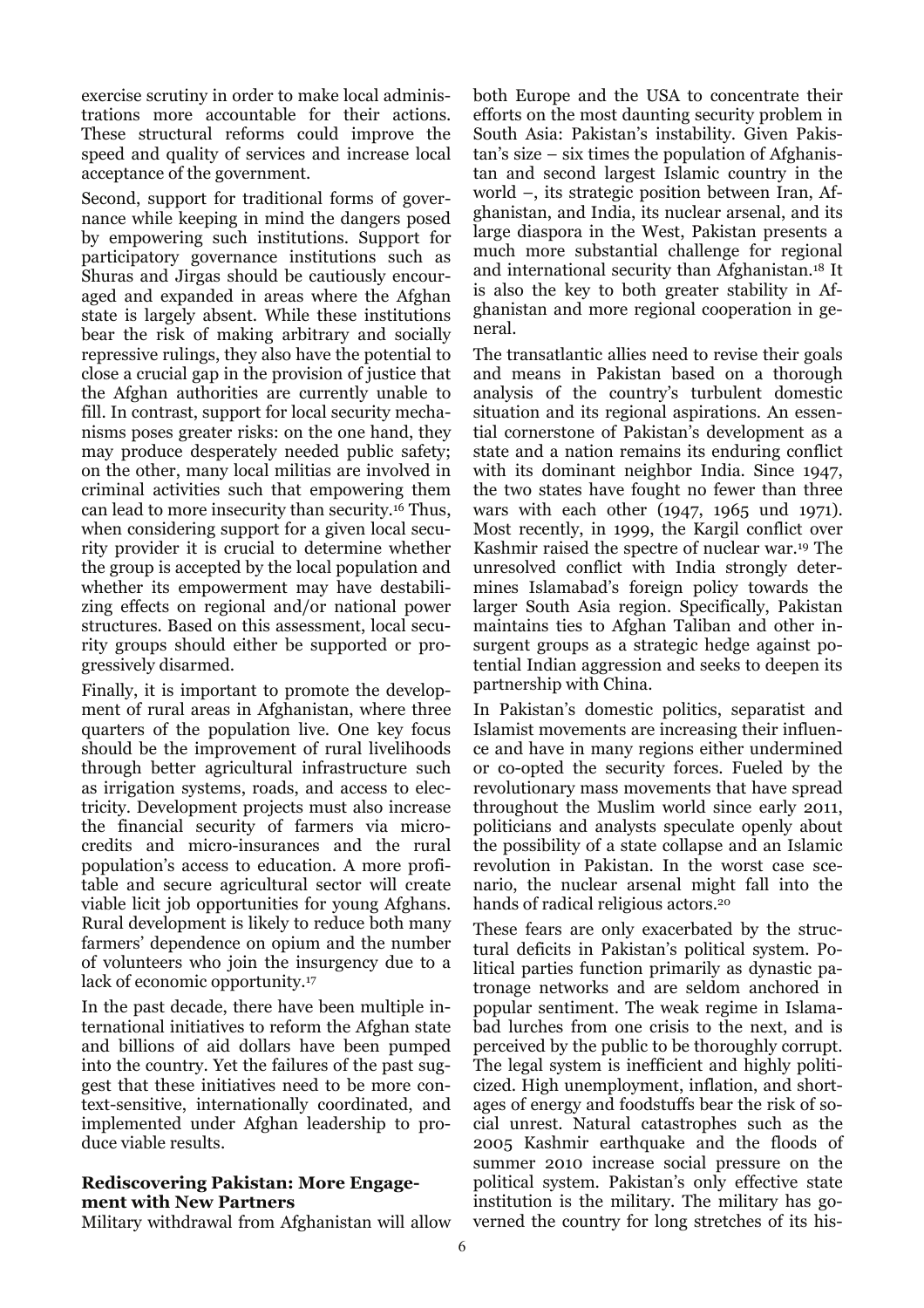tory. As the self-declared defender of national unity, it continues to exercise political control even after the transition to a civilian government in 2008 and plays a dominant role in all sectors of the Pakistani society.21

Despite the clear weaknesses of Pakistan's political institutions, the oft-repeated media warnings of a power takeover by religious parties are an unlikely scenario in the near future. Support for Islamist groups has generally been limited in national elections and has also not developed into a country-wide mass movement spreading into the major cities of Lahore and Karachi.22 The military's strength and the ruling classes' persistent capacity to defy internal and external pressures for reform cement the status quo and give Pakistan a stability that many other Asian states lack. In addition, a relatively free and diverse media sector and a growing middle class reduce the risk that radical elements will gain the upper hand within Pakistani society.

However, recent events in Pakistan indicate the loss of influence of moderate forces. The 2011 murders of liberal politicians Taseer and Bhatti found widespread support among the populace – including the legal classes, who used to be celebrated as a democratic opposition group. The fragile situation in Pakistan hence requires the highest level of political attention from policymakers on both sides of the Atlantic.

A Pakistan at peace with its neighbors and with itself is of central interest to both the US and Europe. It is key to achieving stability in Afghanistan, regional security, and to contain nuclear proliferation. In the short term, the goal should be to support moderate forces in state institutions in order to limit the influence of radical, violence-prone groups. In the longer term, the goal must be to secure Pakistan as a reliable partner and to encourage reforms in the civil service as well as the electoral, judicial and security sectors that will create lasting stability. From a Western perspective, it is important to see Pakistan not merely as an instrument for stabilizing Afghanistan but as a complex society facing many existential challenges. Solutions to these challenges are as necessary from a human rights perspective as from a security perspective. Up to this point, Western policies toward Pakistan have concentrated far too heavily on the fight against terrorist groups and on securing the border region between Pakistan and Afghanistan.

The means by which these goals shall be accomplished are even more contested than the goals themselves. The opportunities for external actors to influence Pakistani politics and society are very limited. On the one hand, constrained

Western resources are significantly mismatched against the immense challenges in Pakistan. On the other hand, there is a distinct lack of possible starting points for an expansion of cooperation: The Pakistani side is primarily interested in technical projects and not in measures aimed at changing social structures or the political system.23 Ultimately, sustainable change towards more stability can come only from within Pakistan. Yet while the West must recognize the limits of its influence in Pakistan, the transatlantic allies should cautiously support stability and gradual reform in Pakistan.

In the short term, the most promising way to stabilize the situation in Pakistan seems to be cooperation with moderate forces within the military. The NATO allies should use economic and political incentives to strengthen these elements and encourage them to play a more constructive role in Afghanistan. Some constructive contributions the Pakistani army could make would be the cessation of logistical support to the insurgents, effective policing of the border, and the support of peace negotiations. A genuine appreciation of Pakistan's legitimate national security concerns and its inclusion in a peace deal in Afghanistan could help to persuade important parts of the army and the political elite to work towards a stable Afghanistan.

In the longer term, a Pakistan policy that focuses on stability must be replaced by a more comprehensive approach that helps to create the foundations for social and economic development. This requires a strategic consensus between the transatlantic allies on how to build functional cooperation with moderate political forces in Pakistan. Just as in Afghanistan, security problems in Pakistan can be solved only through a political approach and a strengthening of the civil society. Thus far the idea of democratization has been too strictly understood as strengthening large political parties. Yet these parties have historically proven as willing as the military regimes to use repressive means to secure their positions.24

On both the local and national level, Western states should pay attention not only to parties and status-quo oriented political elites but also the representatives of economic and middle class interests, human rights groups, intellectuals, and moderate clerics.25 Through political and economic exchange, dialogue, and participatory local projects, these groups should be enabled to organize themselves, pool their resources and get a stronger voice in the political process. They could then demand more accountability from the governing parties for their policies. Strengthening moderate political and religious groups in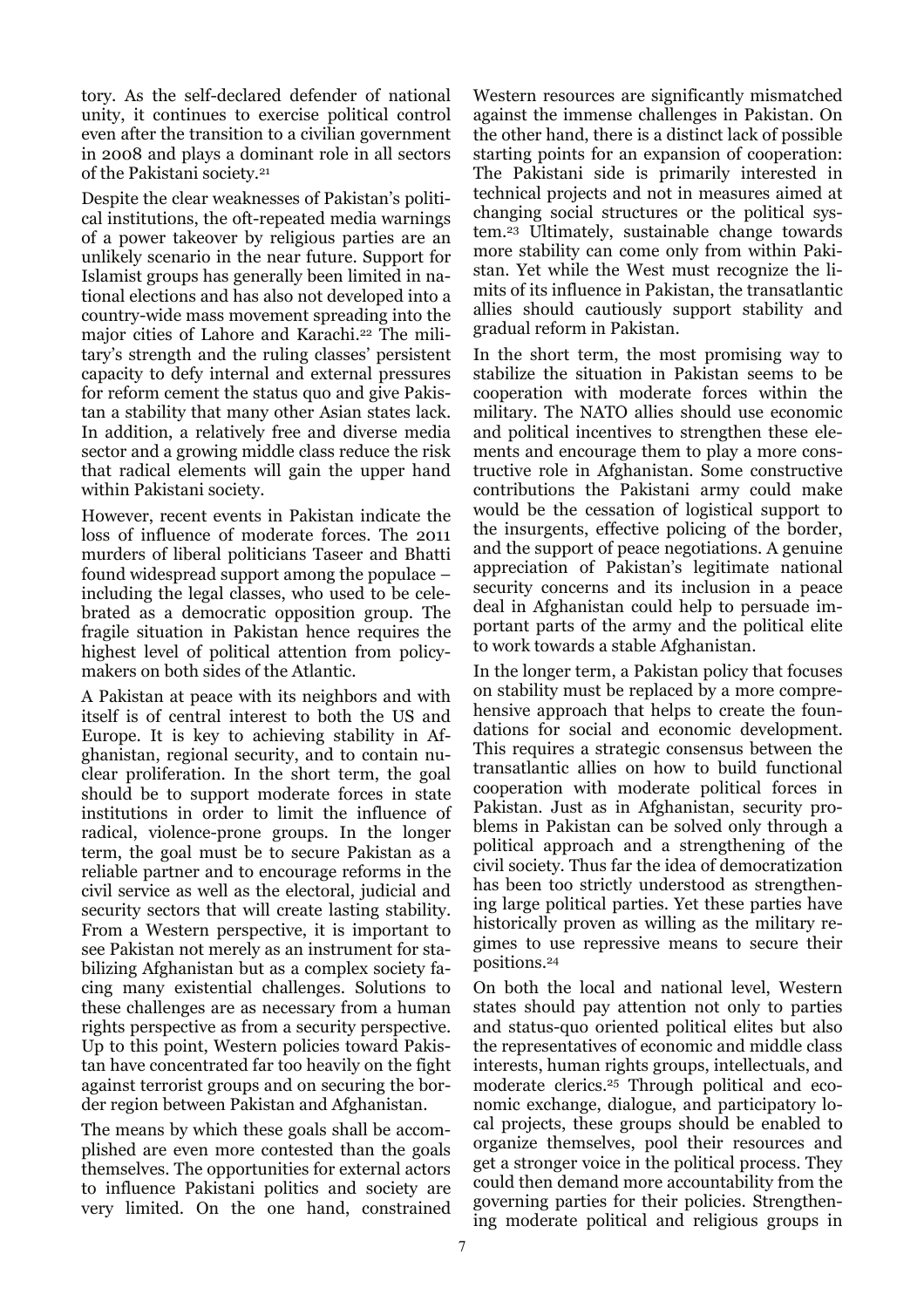Pakistan might also gradually reduce tensions with India: unlike the military that draws its legitimacy from the enduring rivalry with New Delhi, the Pakistani civil society has no institutional interest in maintaining that conflict.

In addition to engaging with new political partners, Western development policies should set new geographic and substantive priorities. Development aid should include more projects that promote effective and accountable governance structures and concentrate less on the Pakistani regions that border Afghanistan. In the long term, the future of Pakistan will be determined in the Punjab and Sindh provinces: the former is the most populous and politically influential and the latter is the home province of the feudal elite. A focus on new partners for dialogue, on key regions, and good governance issues in these regions is necessary to address the root causes of violence and instability in Pakistan.

Exerting pressure on the Pakistani elite via conditional development and military aid, in contrast, might prove counterproductive. Such measures are likely to weaken reform-oriented groups within the Pakistani society who are ready to partner with the West. Western policy should rely more on carrots than on sticks and try to identify common interests with the Pakistani government – from prevention of a military conflict with India to the stabilization of state institutions. One important measure to build trust would the cessation of US drone strikes, as formally demanded by the Pakistani parliament in April 2012. Ending the drone strikes would not only be an important political signal but also remove a prominent argument used by extremists to recruit new fighters against the US and the Pakistani government.

Finally, the US and the EU should rethink their division of labor in Pakistan. Currently, the US is much more strongly engaged in Pakistan than the European states. Yet broad segments of the Pakistani population and the political elites are skeptical or even openly hostile towards American engagement in Pakistan. American agencies thus face problems finding appropriate projects and local partners who are interested in meaningful cooperation. The Europeans should try to fill this lacuna by improving their capabilities for development cooperation programs, while working closely with Washington DC to avoid duplication of effort.

#### **It's the Region, Stupid! Key Elements of a South Asia Strategy**

The situations in Afghanistan and Pakistan are heavily influenced by the political tensions in the South Asia region where the diverse interests of

multiple global and regional powers meet and clash. Since the invasion of Afghanistan in 2001, the warp and woof of issues in the broader "crisis region" that ranges from Afghanistan to Kashmir has become even more tangled. Neither the situation in Afghanistan nor Pakistan can be understood and changed without taking into account developments in the larger region.

The traditionally conflict-prone relationship between Afghanistan and Pakistan has worsened in the last years. The Afghan government continues to refuse to recognize the Afghan-Pakistani border (the Durand Line), and accuses Pakistan of supporting insurgent groups in Afghanistan. Pakistan, for its part, accuses the Afghan government of supporting the rebellion in Waziristan. As India continues to increase its activities in Afghanistan, large parts of Pakistan's military and political establishment see their country being strategically encircled. In October 2011, India and Afghanistan signed a strategic partnership agreement which includes an Indian pledge to train and equip Afghan security forces.26 As a result, Afghanistan increasingly constitutes a major field of battle for the India-Pakistan conflict. The two nuclear powers have resumed political dialogue after a hiatus following the terrorist attacks on Mumbai in November 2008 and have taken significant steps to improve trade relations, but relations remain plagued by suspicion. In April 2012, both Pakistan and India conducted ballistic missile tests which highlighted ongoing tensions and the threat of a new arms race in Asia.

A number of regional neighbors exercise influence over this crisis region. Iran borders both Afghanistan and Pakistan and is directly affected by refugee flows and the smuggling of drugs and weapons from Afghanistan. Yet it plays an ambiguous role in the Afghan conflict: The regime in Tehran seeks to prevent the radical Sunni Taliban from returning to power, but also seeks to weaken its long-time enemy, the US. Saudi Arabia, Iran's major regional rival, was one of only three states to recognize the Taliban regime in the 1990s. Despite its close ties to the United States, the royal house of Saud still sympathizes with the Taliban movement. Russia and the other central Asian states want to avoid a permanent NATO presence in the region. Yet they offer logistical support to the ISAF troops to prevent the expansion of extremist movements in the region.27

China has a vital interest in stability on its borders and seeks to limit US influence in the region. Beijing's role in the region depends primarily on its relations with Pakistan. Islamabad considers the People's Republic to be its most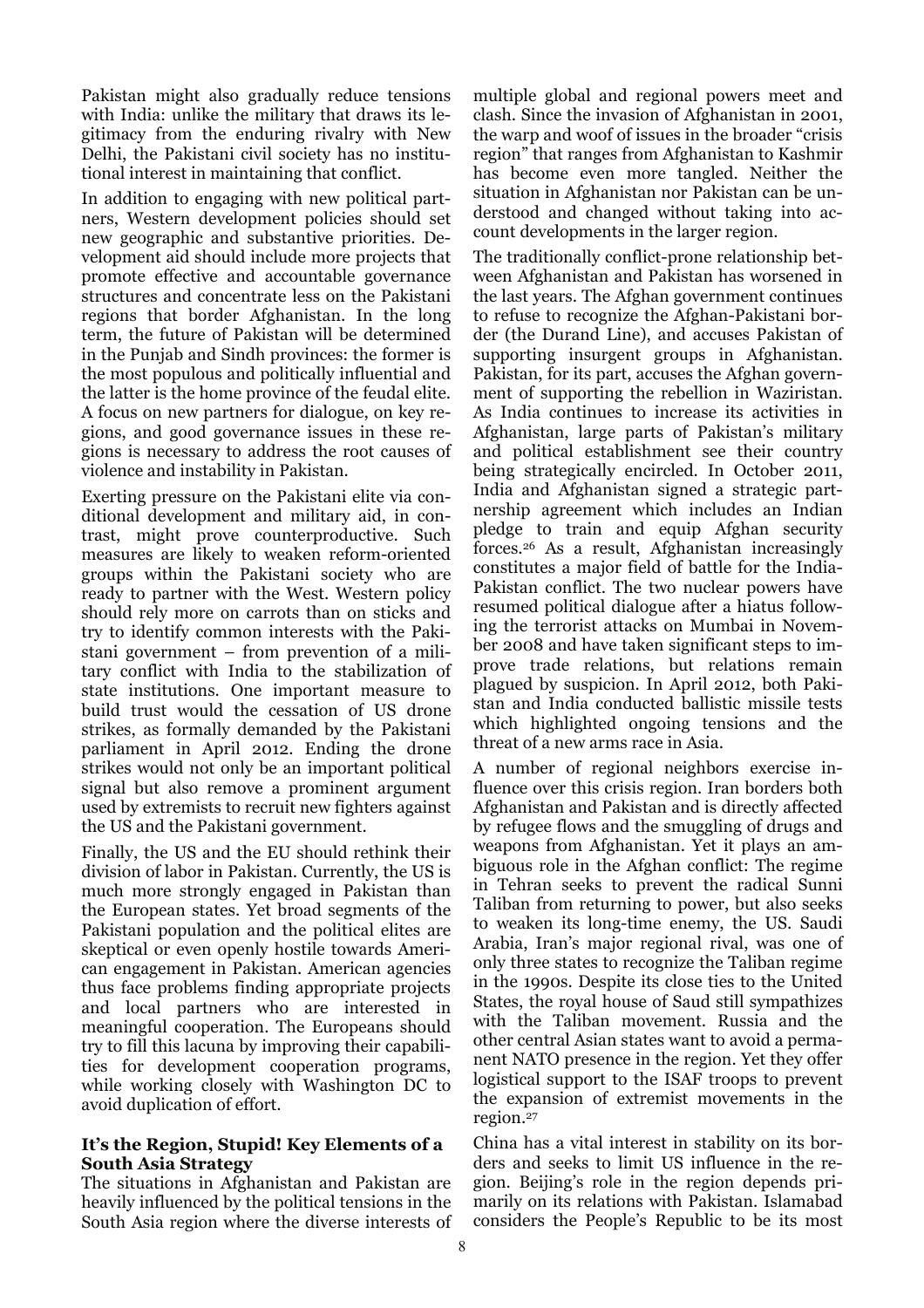reliable and influential ally – especially as the United States increases its cooperation with India.28 In Afghanistan, China invests in the exploitation of raw materials deposits, but has thus far been noticeably reluctant to interfere with Afghan politics. In the medium term, China's economic and military rise will likely increase Chinese influence in Afghanistan and Pakistan. In the light of China's emergence as the dominant regional power, the transatlantic allies will have to increase the unity of their actions to remain relevant in South Asia.

A long-term stabilization of the whole region can be achieved only if it includes a solution to the most important conflicts in South Asia. After long hesitation, NATO governments have finally begun to acknowledge this fact.29 Most notably, in November 2011 thirteen Asian states launched the Istanbul Process on Regional Security and Cooperation, which has been promoted by the US and other leading NATO member states.30 Yet the Istanbul Process lacks substance and binding commitments, and has thus far failed to produce a framework for regional security. The initiative's weakness is exacerbated by a lack of permanent structures and effective coordination with existing groups working for regional stabilization such as the Contact Group on Afghanistan and Pakistan, the Friends of Democratic Pakistan and the trilateral dialogue among Afghanistan, Pakistan, and the USA.

The transatlantic partners should promote the creation of one comprehensive regional forum for dialogue, exchange, and cooperation on practical issues. This forum could resemble the Conference for Security and Cooperation in Europe (CSCE), which managed to facilitate cooperation between East and West during the Cold War.31 In addition to Afghanistan and Pakistan, it should include Iran, China, India, Russia and the former Soviet Republics to Afghanistan's north. The US and the EU could be either members or permanent observers. Specifically, the forum could support an Afghan peace process and promote measures to improve political and economic relations between Pakistan and India.

Within such a framework it might be possible to reach agreement on basic principles of interstate cooperation and on concrete projects in the areas of trans-border security, trade, and scientific and cultural exchange. It will be particularly important to encourage stronger economic links between the member states. India and Pakistan have made an important step in this direction by signing a joint statement in 2011 in which both vow to improve trade ties. While important trade restrictions remain, the easier movement of many goods, services, and businesspeople between the two countries promises new economic opportunities for India and Pakistan's youth. Afghanistan's economic modernization will still take decades, but efforts should be made to transform the country into the economic link between Central and South Asia, serving in particular the transport of electricity and energy resources. In the long term, the goal must be to improve relations among the relevant states through a process of political and economic rapprochement.

#### **Conclusions**

The situation in Afghanistan and in Pakistan is likely to remain one of the greatest foreign and security policy challenges in the coming years. Accordingly, US and European states should align their policies in order to make optimal use of their comparative strengths, avoid being played off against each other, and increase their impact in this crucial region.

We have recommended a comprehensive, twolevel strategy for building a long-term partnership with Afghanistan and Pakistan. In order to establish lasting stability without a foothold for extremist groups, foreign powers' strategy must address political conflict and the structural impediments to development at both the national and regional levels.

In the short-term, the transatlantic allies' central goal must be the stabilization of Afghanistan and Pakistan by promoting an inclusive political settlement of the conflict in Afghanistan. Western military operations in the region should cease by 2014. This should explicitly include an end to US -run drone strikes in Pakistan. In the longer term, the US and the European states should support the construction of governance institutions in Afghanistan and Pakistan that can guarantee political participation, fundamental human rights, and basic state services. American and European governments and civil society must strive to support progressive forces including the growing economic middle classes, intellectuals and moderate clerics. Public diplomatic interventions are likely to be useful only in exceptional cases, for example where dramatic human rights violations occur with significance for the whole state. Development initiatives should concentrate on improving governance and expanding opportunities for secure rural livelihoods through better agricultural infrastructure and education.

At the regional level, the US and Europe should promote a process of deepening political and economic cooperation across South Asia. Regional powers must be involved more closely in a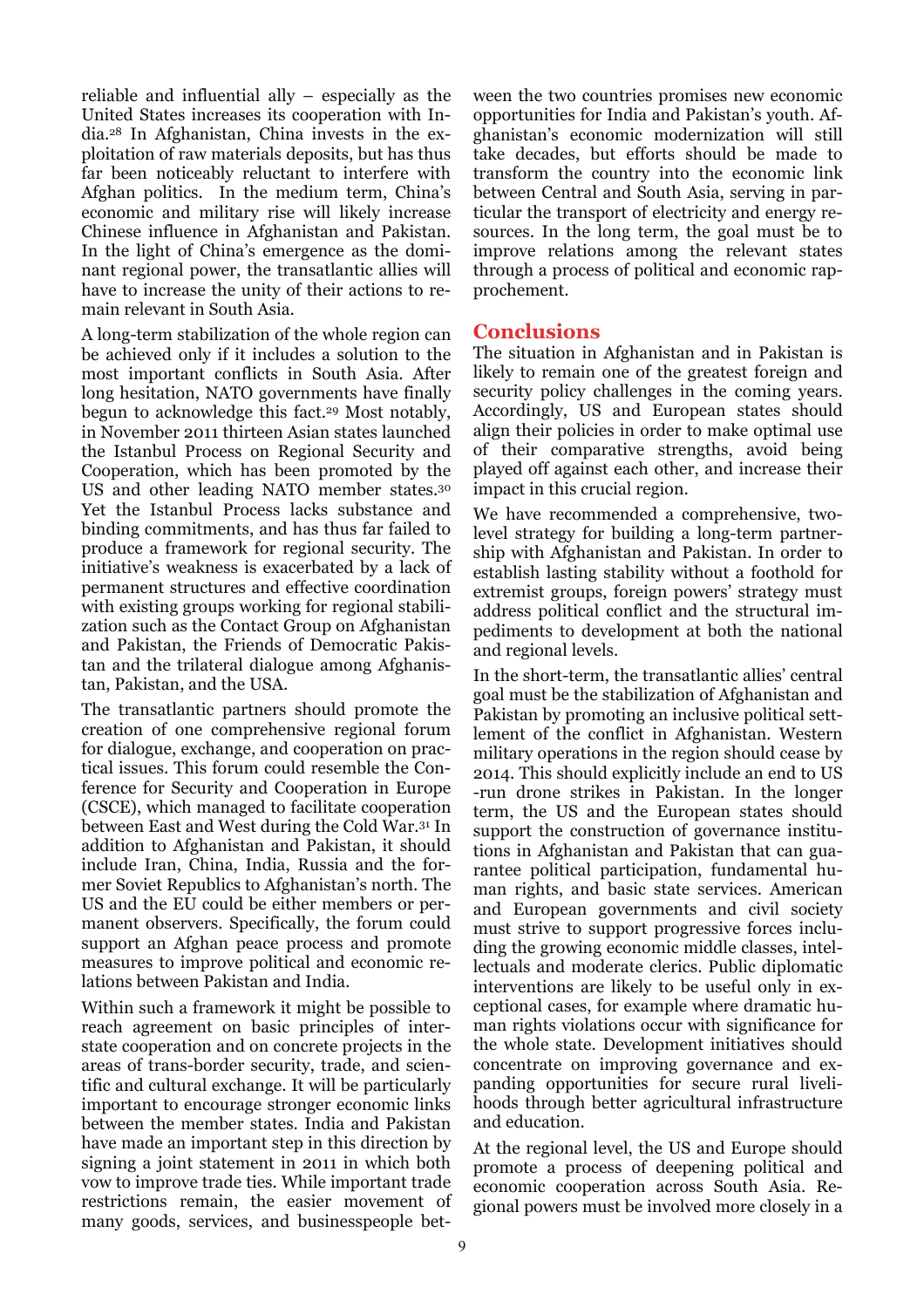dialogue about resolving the various conflicts in Afghanistan and Pakistan. Existing international networks such as the Istanbul Process and the International Contact Group provide appropriate fora for these purposes. In the medium-term, it would be beneficial to begin a "South Asian OSCE process", based on the principle of change through engagement. Measures aimed at a longterm solution to the conflict in Jammu and Kashmir should also be developed within this overall framework.

In order to implement such an ambitious strategy, the European powers must optimize their foreign and development policies for the region. The European states should increase their political and economic engagement with state and non-state actors in the region and should work harder to represent their positions pro-actively in the discussion process with the US. At the same time, the US and Europe must improve the efficiency of political and development efforts by coordinating them more closely. Security and development policies must be better aligned at the strategic planning level. Overall, the Western focus ought to shift as quickly as possible from military to civilian instruments of conflict resolution.

Finally, it is necessary to create and maintain a conducive domestic political context in the US and Europe for sustained engagement in the region. It will not be easy to persuade Western publics of the necessity for a long-term engagement in Afghanistan and Pakistan. The state of public finances in most European states and in America will remain critical in the coming years. Additionally, widespread "intervention fatigue" exists after the sobering experience of more than ten years in Afghanistan.

At this juncture, it is crucial to remind skeptical citizens and policy-makers that civil approaches to conflict resolution in Afghanistan and Pakistan are far more cost-effective than managing the catastrophic humanitarian consequences of continued violent conflict. Creating a durable peace in the region is also likely to facilitate a longer-term reduction of the risk of Islamist terrorist attacks. Through forward-looking policies, NATO allies can avoid the need to engage in costly, dangerous, and highly contentious military interventions in the future.◊

*Assertions and opinions in this paper are solely those of the author (s) and do not necessarily reflect the views of the Center for Transatlantic Relations or the Fondation pour la Recherche stratégique*

#### *The Authors*

Michael F. Harsch is a Non-Resident Fellow at Johns Hopkins University's SAIS Center for Transatlantic Relations and currently a visiting scholar at Stanford University. Hannes Ebert is a Research Fellow at the German Institute of Global and Area Studies (GIGA) in Hamburg and holds a dissertation fellowship from the Volkswagen Foundation. Lindsay P. Cohn is an Assistant Professor in the Department of Political Science at the University of Northern Iowa.

The Transatlantic security paper series are technical-operational essays or reports our institutes consider should be made available as a contribution to the debate on topical issues relevant to security/safety in the United States or in Europe (Contact: Jean-Luc Marret – [jl.marret@frstrategie.org](mailto:jl.marret@frstrategie.org) or [jmarret1@jhu.edu\)](mailto:jmarret1@jhu.edu)*.*

#### **Presentation**

The Fondation pour la Recherche Stratégique, located in Paris, is the leading French think tank on defense and security issues. FRS conducts studies for French government departments and agencies, European institutions, international organizations and private companies. It contributes to the strategic debate in France, in Europe and abroad. The Fondation pour la Recherche Stratégique has an interdisciplinary team of thirty researchers: experts in international and strategic matters, political scientists, engineers, scientists and former military. Its expertise covers the full spectrum of security and defence issues, from the analysis of technical-operational aspects, to in-depth knowledge of strategic areas, including terrorism, CT terrorism, homeland security, WMD proliferations.

The SAIS Center for Transatlantic Relations, located near Dupont Circle in Washington, DC, engages international scholars and students directly with government officials, journalists, business executives, and other opinion leaders from both sides of the Atlantic on issues facing Europe and North America. The goal of the Center is to strengthen and reorient transatlantic relations to the dynamics of the globalizing world. Center activities include seminars and lectures; media programs and web-based activities; research projects and policy study groups. The Center is an integral part of the [Johns Hopkins University's](http://www.jhu.edu/)  [Paul H. Nitze School of Advanced International Studies](http://www.sais-jhu.edu/)  [\(SAIS\),](http://www.sais-jhu.edu/) one of America's leading graduate schools devoted to the study of international relations. The Center has been recognized by the European Commission as one of a select number of [EU Centers of Excellence in the United](http://www.unc.edu/euce/)  [States](http://www.unc.edu/euce/). The Center also leads the international policy work of the Johns Hopkins-led [National Center for the Study of](http://transatlantic.sais-jhu.edu/partnerships/pacer.htm)  [Preparedness and Catastrophic Event Response \(PACER\).](http://transatlantic.sais-jhu.edu/partnerships/pacer.htm)